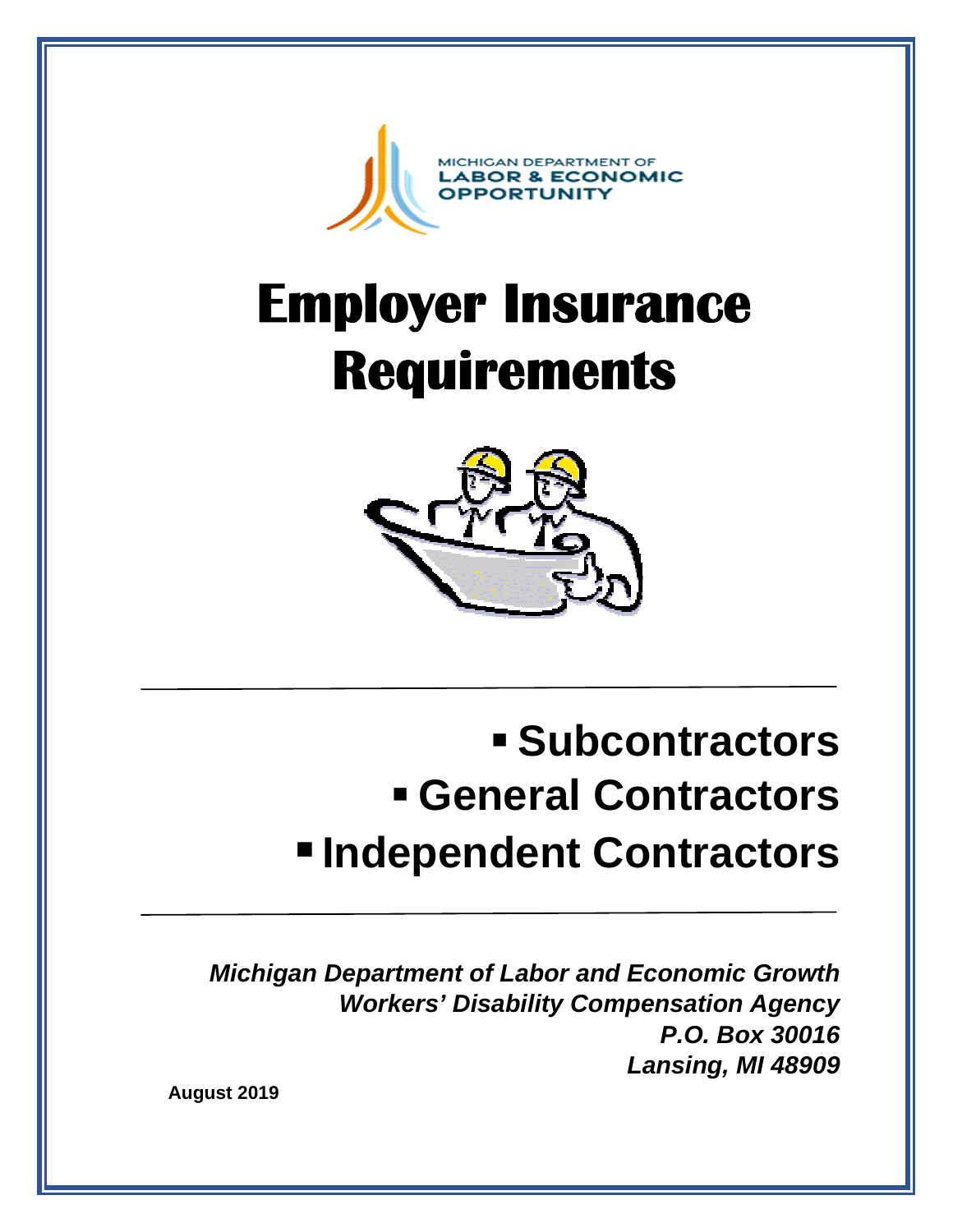# **1. Which employers must carry workers' compensation coverage?** *418.115*

- a. All private employers regularly employing 1 or more employees 35 hours or more per week for 13 weeks or longer during the preceding 52 weeks.
- b. All private employers regularly employing 3 or more employees at one time. (This includes parttime employees.)
- c. Agricultural employers if they employ 3 or more employees 35 hours or more per week for 13 or more consecutive weeks.
- d. Householders employing domestic servants if they employ anyone 35 hours or more per week for 13 weeks or longer during the preceding 52 weeks.
- e. All public employers.

# **2. Who is an employee?** *418.161*

An employee is any person in the service of another, under any contract of hire, express or implied. **A partner is considered an employee of the partnership, a corporate officer is considered an employee of the corporation, and a member who is a manager is considered an employee of a limited liability company.** 

**A sole proprietor (self-employed individual) working in his or her sole proprietorship is never an employee of that business.** 

# **3. What are the workers' compensation coverage requirements for corporations, limited liability companies, partnerships and sole proprietors?**

- a. Corporations, limited liability companies and partnerships must either have a workers' compensation policy or a Notice of Exclusion Form, WC-337, on file with this office. The owner(s) are considered an employee(s) of the business. If you have any employees or use subcontractors, a workers' compensation policy is required for your business.
- b. Sole proprietors only require a workers' compensation policy when they have 1 full time or 3 part-time employees. The owner of a sole proprietor is not considered an employee of the business.

# **4. What must an employer do to satisfy the requirement for workers' compensation coverage?** *418.611*

- a. Purchase a policy from a licensed and approved insurance carrier. Contact your insurance agent for further information.
- b. Purchase a policy through the assigned risk pool. Contact the Compensation Advisory Organization of Michigan at<http://caom.com/>
- c. Secure coverage through a self-insured group fund. Following is the link to the list of self-insured group funds: [http://www.michigan.gov/documents/wca/wca\\_group\\_fund\\_list\\_217580\\_7.pdf](http://www.michigan.gov/documents/wca/wca_group_fund_list_217580_7.pdf)
- d. Receive authorization from the Workers' Disability Compensation Agency (Agency) director to be an individual self-insurer. The Self-Insured Division can be reached at 517-284-8939.
- e. File an exclusion form with the Insurance Compliance Division of the Agency. This division can be reached at 517-284-8922.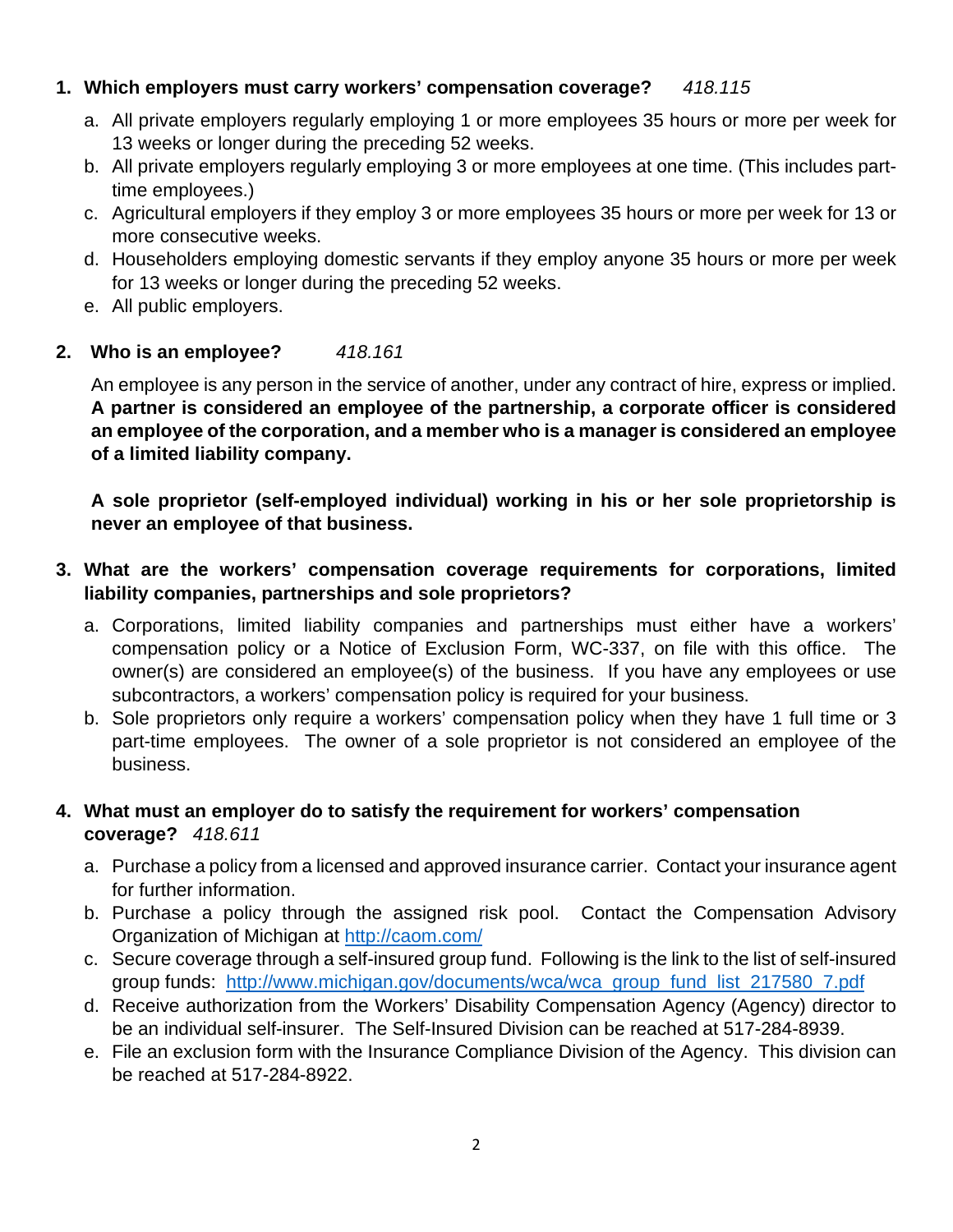## **5. What is an exclusion form?** *418.161*

It is a form provided by the Insurance Compliance Division (WC-337) which is completed by the employer and filed with the Agency. The form may be used by employers who only employ persons who can be excluded under the Workers' Disability Compensation Act (Act). The proper filing of this form allows the employer to comply with the insurance requirements of the Act without purchasing a policy of workers' compensation insurance. After the completed form is filed with the Agency, the excluded employees are barred from receiving workers' compensation benefits.

#### **6. Which employers may use an exclusion form?** *418.161*

An employer may use an exclusion form only if all its employees can be excluded according to the Act and no subcontractors are used in the operation of the business. The following employers may exclude employees:

- a. Sole Proprietorship: If it has one or more employees and all employees are the spouse, child or parent of the sole proprietor.
- b. Partnership: If all employees are partners.
- c. Stock Corporation: If all employees are corporate officers and own 10% or more stock in the corporation.
- d. Limited Liability Company: If all the employees are members and are also managers and own 10 percent or more interest in the business.

#### **7. What is the purpose of an exclusion form?**

By filing an exclusion form a business certifies that it fits into one of the categories described in Question 6. The exclusion form does not establish anything about the relationship between that business and a contractor.

# **8. An employer has four full-time employees. However, only two of the employees can be excluded under the Act. Can the employer properly use the exclusion form?**

No. The employer must purchase a policy of workers' compensation insurance. The employer then may exclude one or both of the excludable employees from the policy which may save the employer premium dollars. Contact your insurance agent for details.

#### **9. May a sole proprietor with no employees use an exclusion form to prove that he or she is an independent contractor?**

No. The Agency will return all exclusion forms filed by a sole proprietor with no employees. Question 6 explains which employers may use an exclusion form. Question 11 lays out some of the criteria that must be met in order to be considered an independent contractor.

# **10. Can a sole proprietor be covered under a workers' compensation policy?**

No. A sole proprietor cannot receive workers' compensation benefits under a policy issued to the sole proprietorship or the general contractor (principal contractor) when the sole proprietorship operates as an independent contractor.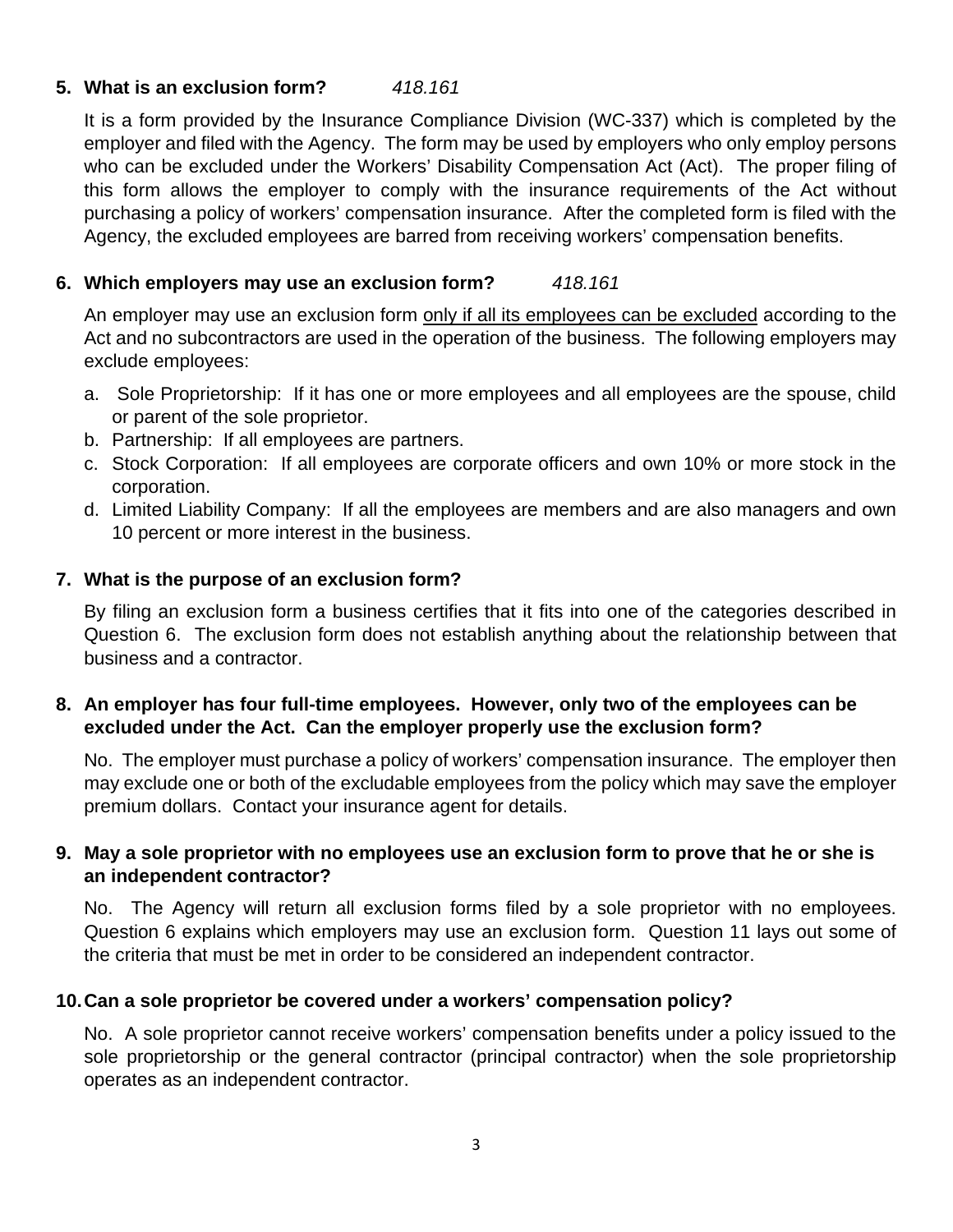However, individuals who choose to establish their business as a partnership, corporation, or limited liability company may be covered as employees and may receive workers' compensation benefits from their partnership, corporation, or limited liability company. Information on forming partnerships, corporations, or limited liability companies may be obtained by contacting the Corporations and Securities Bureau at the following website: [http://www.michigan.gov/lara/0,4601,7-154-](http://www.michigan.gov/lara/0,4601,7-154-61343_35413---,00.html) [61343\\_35413---,00.html](http://www.michigan.gov/lara/0,4601,7-154-61343_35413---,00.html) or by phone at 517-241-6470.

#### **11. Who is an independent contractor?**

An independent contractor is one who maintains a separate business and holds himself or herself out to and renders service to the public.

Generally, a person cannot become an independent contractor just because he or she wants to be, or because an employer wants the person to be an independent contractor. It is not enough that the employee and the employer agree. If a person only works for one business and is directed and controlled by that business, the person probably is an employee and not an independent contractor.

The "20-factor test" announced by the IRS in Revenue Ruling 87-41, 1 C.B.296 further defines the employee-employer relationship. You may wish to consult your attorney for further explanation.

Question 13 discusses some key elements of an independent contractor relationship.

# **12. A general contractor employs a subcontractor which is a sole proprietorship with no employees. Can the insurance company auditor charge the general contractor premium on money paid to the subcontractor?**

No, however, it is the responsibility of the general contractor to provide reasonable proof to his or her insurance company that the subcontractor is a sole proprietorship with no employees. The following proofs may be used. For additional proofs, see Bulletin 89-03 on page 7 of this booklet.

- a. The Federal Identification Number of the sole proprietorship.
- b. A copy of the written contract between the sole proprietorship and the general contractor.
- c. A list of other general contractors for whom the sole proprietorship has worked recently and/or is currently working for.
- d. A copy of the assumed name certificate which the sole proprietorship has on file with the county.
- e. Proof that the sole proprietorship is paid by the job and an IRS 1099 form is given to the sole proprietorship by the general contractor at the end of the year.
- f. A sworn statement from the sole proprietor that he or she has no employees.
- g. An advertisement that shows the sole proprietorship is available to work for others.

If the insurance auditor does not accept reasonable proof, the general contractor should request in writing another payroll audit from the insurance company. If the premium is not waived after the re-audit, the general contractor may appeal to the Department of Insurance and Financial Services and request a hearing to resolve the premium dispute.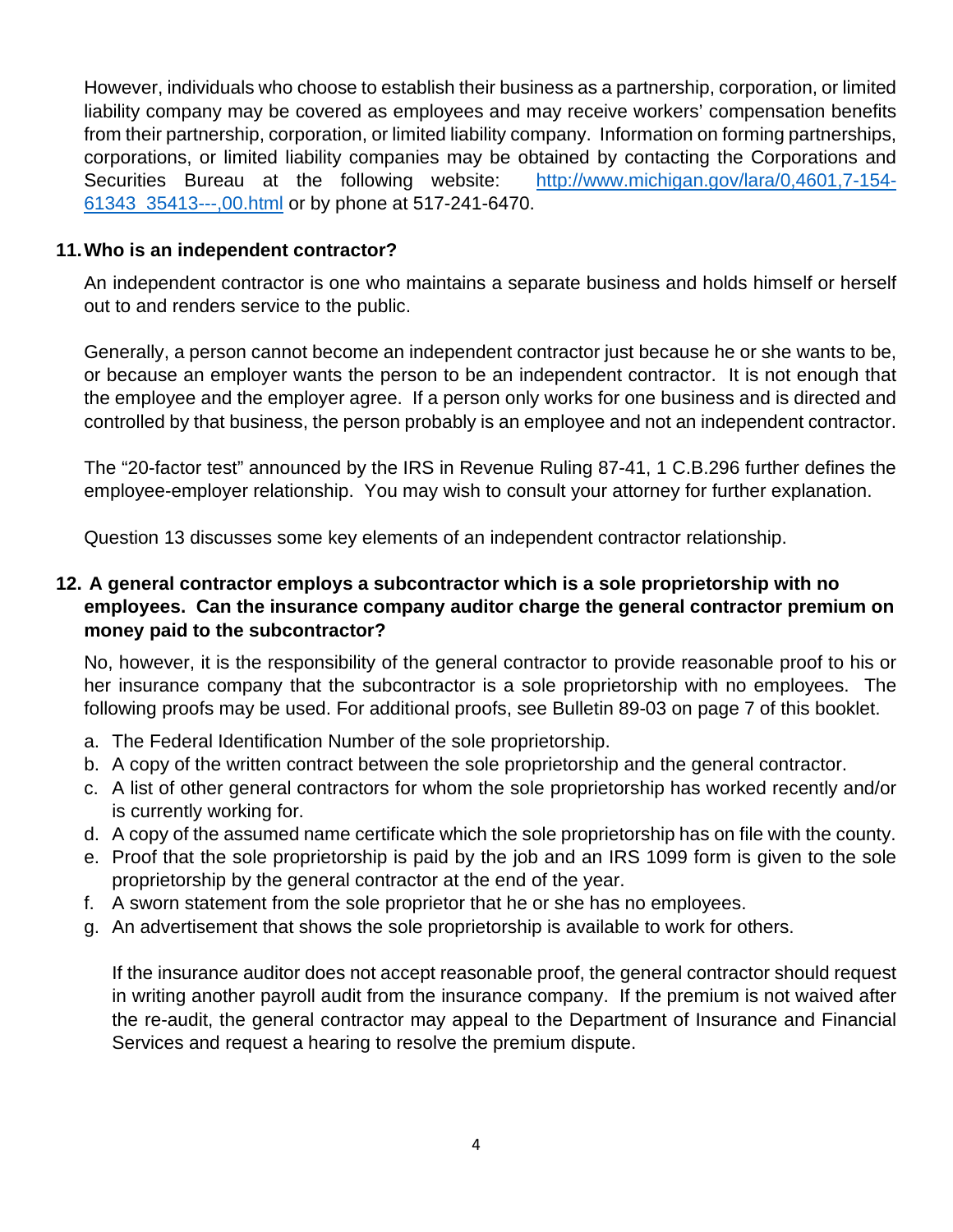# **13. Can a general contractor require a certificate of workers' compensation insurance from its subcontractor?**

If the subcontractor is a sole proprietorship with no employees, the Act does not require a certificate of workers' compensation insurance. However, the general contractor may on a contractual basis require a certificate of workers' compensation be provided. This is a contractual issue not regulated by the Agency.

If the subcontractor is a sole proprietorship and has one or more employees, or if the subcontractor is a partnership, corporation, or limited liability company, the general contractor should require a certificate of workers' compensation insurance or a copy of a properly executed exclusion form.

If a subcontractor doesn't carry workers' compensation insurance and does not have an exclusion form on file with the Agency, any work-related claim filed by the uninsured subcontractor's employee may become the responsibility of the general contractor. Michigan law allows the workers' compensation liability to transfer from an uninsured subcontractor to the general contractor. In this situation, the general contractor retains the right to sue the uninsured subcontractor for reimbursement of all compensation paid to the uninsured subcontractor's employee.

# **14. Can an employer withhold money from an employee's wages to pay workers' compensation insurance premiums?**

No, **absolutely not!** Workers' compensation is an employee benefit which *must* be provided by the employer.

| <b>Contact Information</b>    |                                                        |
|-------------------------------|--------------------------------------------------------|
| To request exclusion forms,   | Michigan Dept. of Labor and Economic Opportunity       |
| contact:                      | Workers' Disability Comp. Agency-Insurance Compliance  |
|                               | P.O. Box 30016                                         |
|                               | Lansing, MI 48909                                      |
|                               | 517-284-8922                                           |
| For information on self-      | Michigan Dept. of Labor and Economic Opportunity       |
| insurance:                    | Workers' Disability Comp. Agency-Self-Insured Division |
|                               | P.O. Box 30016                                         |
|                               | Lansing, MI 48909                                      |
|                               | 517-284-8939                                           |
| For information on insurance  | Department of Insurance and Financial Services         |
| companies, contact            | P.O. Box 30220                                         |
|                               | Lansing, MI 48909                                      |
|                               | 877-999-6442                                           |
| For information on work place | Michigan Dept. of Labor and Economic Opportunity       |
| safety programs, contact:     | <b>MIOSHA</b>                                          |
|                               | <b>Consultation Education &amp; Training</b>           |
|                               | P.O. Box 30643                                         |
|                               | Lansing, MI 48909                                      |
|                               | 517-284-7720                                           |
| For MIOSHA information call:  | 800-866-4674                                           |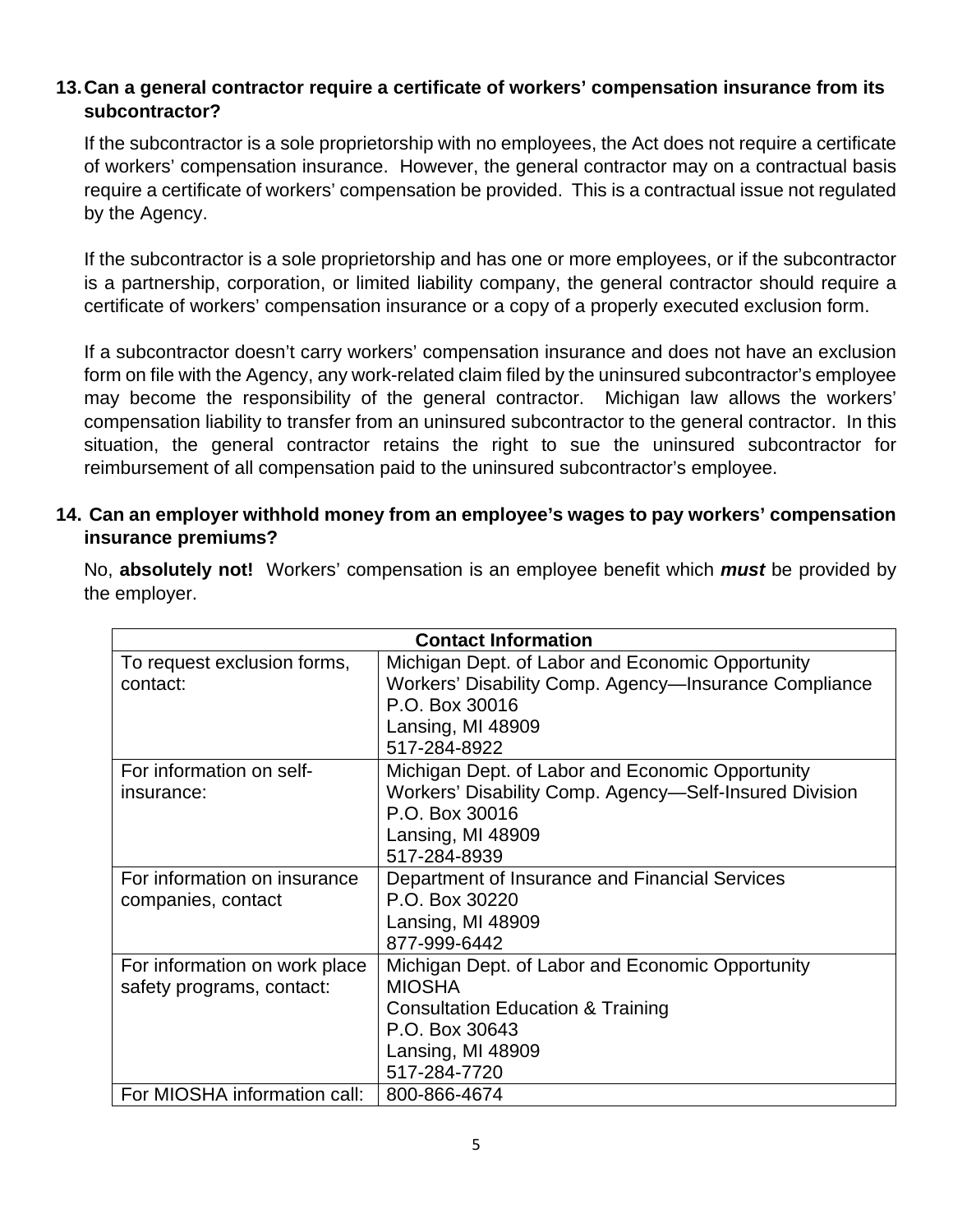# **MICHIGAN INSURANCE BUREAU BULLETIN 89-03**

#### **RE: Subcontractors and appropriate premium charges**

Because the individual sole proprietor subcontractor is not eligible for benefits under the contractor's workers' compensation policy, the Commissioner of Insurance (Commissioner) deemed this an improper interpretation and withdrew approval of Rule IX-D that was filed by the Facility for the residual market. The withdrawal of approval prompted the Facility to file revisions to the rule to address problem areas. After negotiations between the Facility, the Insurance Bureau and the W.C. Bureau, the following revised language was implemented March 1, 1989 for the residual market business.

1. Law on contractors and subcontractors:

The workers' compensation law provides that a contractor is responsible for the payment of compensation benefits to employees of its uninsured subcontractors.

A subcontractor is one who maintains a separate business and holds himself or herself out to and renders service to the public.

2. Coverage:

This statutory responsibility is automatically insured by the Standard Policy issued to the contractor.

3. Premium for uninsured subcontractor with employees.

The contractor shall furnish satisfactory evidence that the subcontractor with employees had workers' compensation insurance in force covering work performed by the subcontractor or provide a copy of an exclusion form (BWC 337) which has been properly filed with the Bureau of Workers' Disability Compensation if the subcontractor qualifies for the use of such exclusion form. For each subcontractor with employees for which such evidence is not furnished, additional premium shall be charged on the policy which insured the contractor as follows:

- a. The contractor shall provide a complete payroll record of the employees of each uninsured subcontractor. Premium on such payroll shall be based on the classifications which would have applied if the employees of the subcontractor had been employees of the contractor.
- b. If the contractor does not supply the payroll records of its subcontractors who have employees, the full subcontract price of the work performed during the policy period by the subcontractor shall be established as the payroll of the subcontractor's employees. The additional premium shall be charged on the amount as payroll.

# *Exception to 3b above*

If investigation on a specific job discloses that a definite amount of the subcontract price represents payroll, such amount shall be the payroll for the additional premium computation. In contractors for labor and material, the payroll shall not be less than 50% of the subcontract price.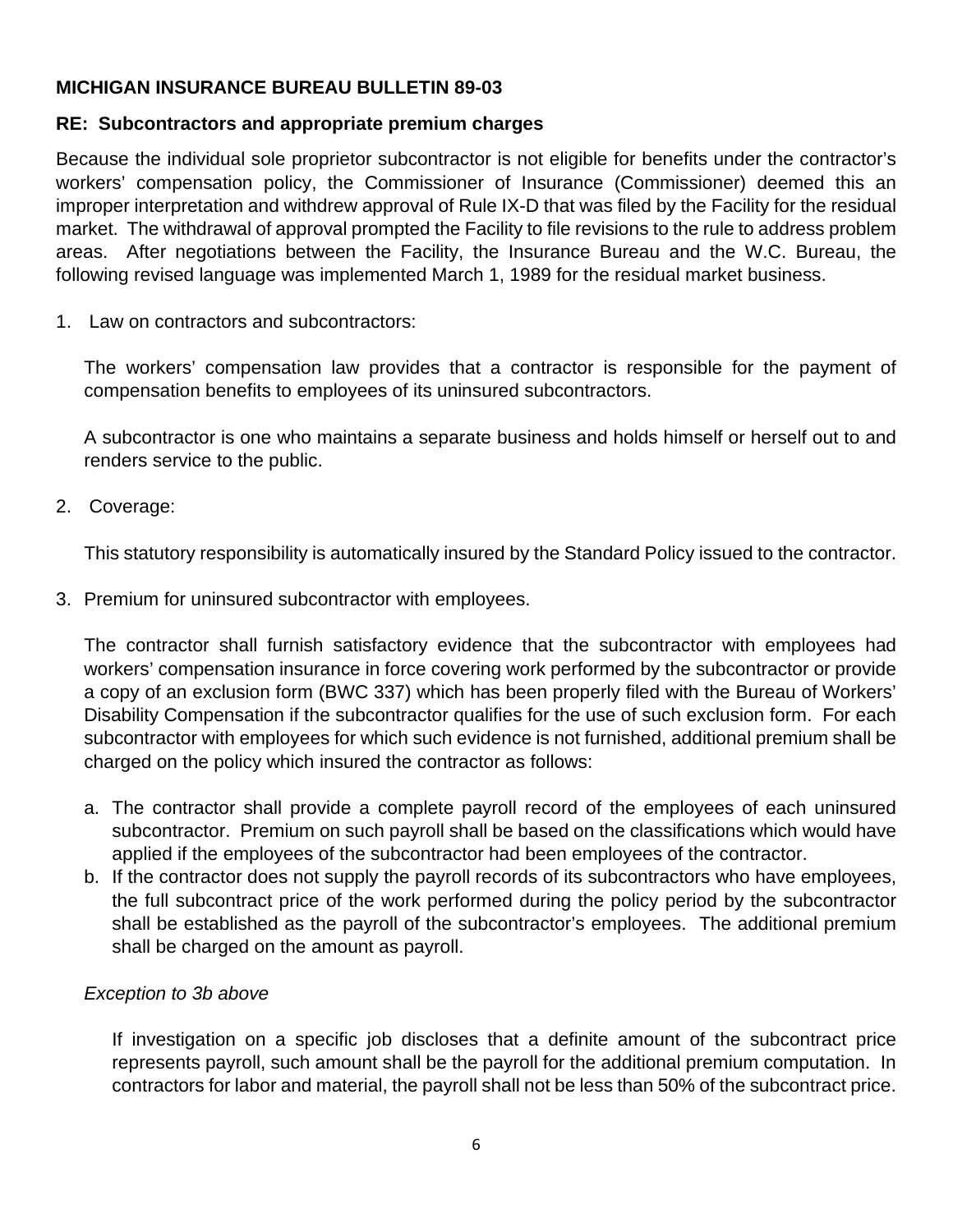In contracts for labor only, the payroll shall be established as not less than 90% of the subcontract price.

# *Piece Work, Drivers, Chauffeurs Under Contract:*

This rule on subcontractors does not apply to contracts for piece work, nor to drivers and/or chauffeurs on vehicles engaged under contract:

- (1) The entire amount paid to piece workers shall be the payroll as provided in Rule V.
- (2) The rules on Special Classification in Rule IV apply to drivers and/or chauffeurs on contract vehicles.
- c. If an experience modification has been established for the contractor, such experience modification shall be applied to the premium developed for the uninsured subcontractor.
- 4. Premium shall not be charged for a subcontractor which is a sole proprietorship with no employees if the following criteria establishes that the particular person is, in fact, a subcontractor and not an employee. The burden of proof rests with the contractor.
- 5. Criteria to be used to determine subcontractor status:

The criteria to be considered in determining whether an individual is an employee or subcontractor is based upon reasonable proof provided to the carrier. Some specific factors to establish the relationship between the general contractor and the subcontractor follow:

- a. Factors to determine if the subcontractor maintains a separate business:
	- (1) A federal identification number of the subcontractor.
	- (2) A copy of an assumed name certificate filed with the county.
	- (3) Copies of the subcontractor's articles of incorporation, partnership papers, or articles of organization for limited liability companies.
	- (4) Subcontractor received an IRS 1099 form in lieu of a W-2 form.
	- (5) The subcontractor maintains its own separate place of business.
	- (6) The subcontractor furnishes all its own materials and equipment to perform the job tasks.
	- (7) Copy of a written contract which spells out an employer/employer relationship.
	- (8) The subcontractor can realize a profit or suffer a loss as a result of services rendered.
	- (9) The subcontractor has the right to hire or fire its employees without securing permission from a general contractor.
- b. Factors to determine if the employer holds itself out to and renders service to the public:
	- (1) The subcontractor is listed in the yellow pages and/or advertises in newspapers, trade journals, on TV or on the radio.
	- (2) List of other general contractors or individuals the subcontractor worked for recently.